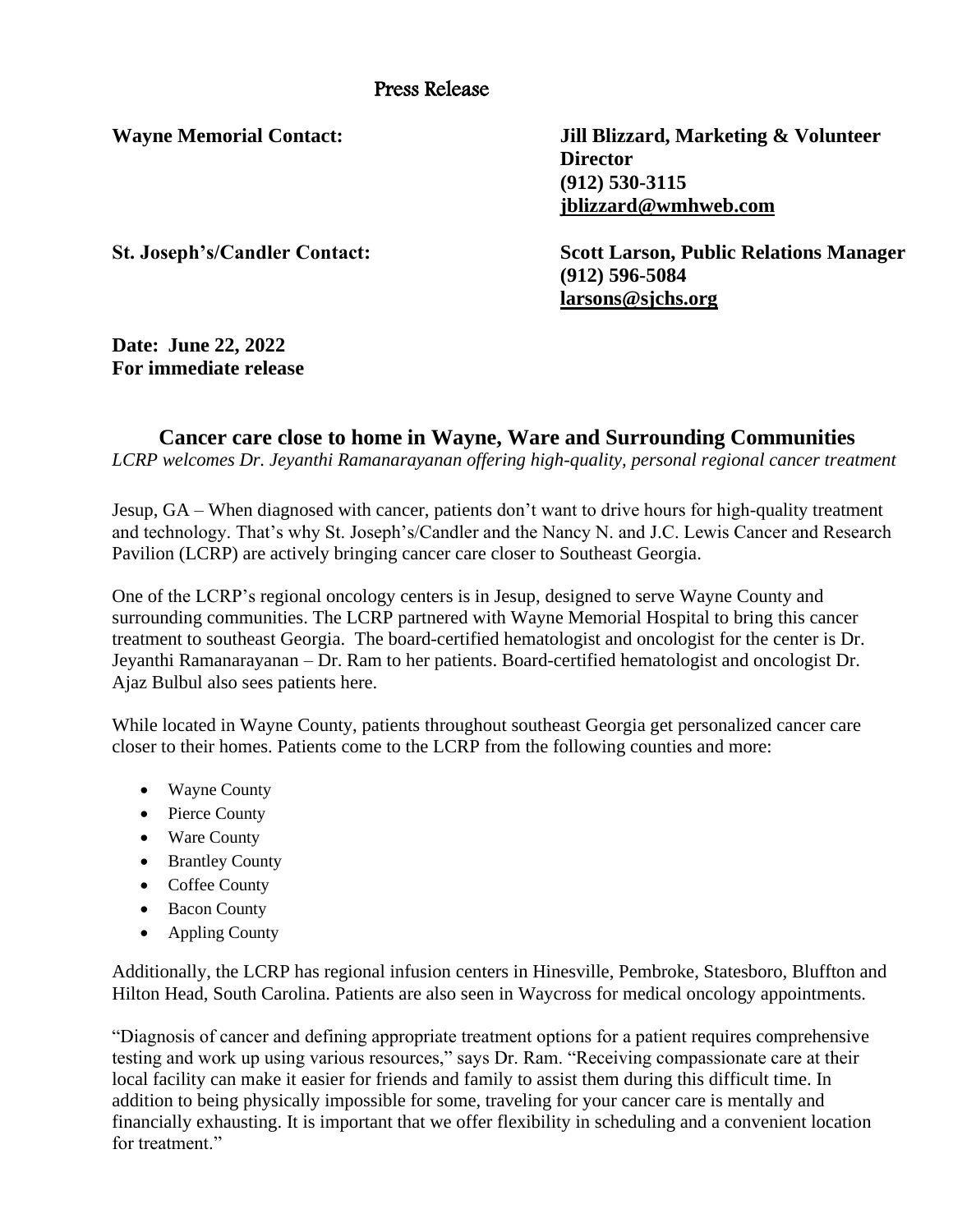The Jesup infusion center was recently expanded to offer more space to treat regional cancer patients. The center has 16 infusion chairs and a room with a private bed. The chairs are in semi-private bays and are equipped with comforts like televisions. The entire location was built for maximum comfort and calmness. The new location is located on the campus of Wayne Memorial Hospital in Jesup – 861 South First Street. A physician's office is located in Jesup at 930 South First Street, while the same is offered in Waycross, located at 1706 Alice Street.

All of the LCRP's regional infusion centers offer state-of-the-art quality care available as part of the LCRP in the patient's own community. Some of the services offered at the Wayne County office are:

- Chemotherapy
- Immunotherapy
- IV Hydration/Electrolytes
- IV Iron Infusions
- Port Flushes
- Injections

Additionally, patients being treated in the Jesup or Waycross area can have the same opportunities as those at the main campus in Savannah including access to clinical trials and case reviews by the LCRP's Clinical Effectiveness Teams.

The team strives to go beyond just treating the cancer, as it focuses on taking care of the patient as a person. If a patient is hungry during a treatment session, food is provided. If there's a need for financial assistance, the team helps the patient navigate cost and insurance questions. If a patient needs someone to talk to, the team is staffed with nurses, doctors and social workers who are available during this journey. "The team and I at the Nancy N. and J.C. Lewis Cancer & Research Pavilion in Savannah, Jesup or Waycross are committed to providing excellent and the most up-to-date evidence-based care," Dr. Ram says. "I am looking forward to helping cancer patients navigate their treatment by staying closer to home."

Dr. Ram earned her Bachelor of Medicine and Bachelor of Surgery (MBBS) from Sri Ramachandra Medical College and Research Institute in Chennai, India, where she also earned her Doctor of Medicine degree. That was followed by an internship at Mount Sinai School of Medicine in Jersey City, New Jersey, where she went on to do her residency. Dr. Ram did a clinical fellowship in Hematology at the University of Buffalo at Erie County Medical Center in Buffalo, New York, followed by a clinical fellowship in oncology at Roswell Park Cancer Institute in Buffalo. Before joining the LCRP, Dr. Ram worked at the Adena Cancer Care Center in Ohio. She also has held several positions as an assistant professor, and she's been published in numerous research publications, abstracts and presentations. Dr. Ram has served on several boards and committees and received many honors and awards.

"As cancer treatments continue to evolve, an oncologist has many choices to offer a patient," Dr. Ram says. "I love to be attentive to the individual needs of a patient and be supportive in their decision making process, which can be overwhelming. I like living and working in a smaller community where people care about each other. I like to make a difference by going above and beyond and helping my patients in need."

For more information about Dr. Ram and the Wayne County Oncology Infusion Center, please visit. [\(https://www.sjchs.org/cancer/locations/wayne-county-cancer-care\)](https://www.sjchs.org/cancer/locations/wayne-county-cancer-care)